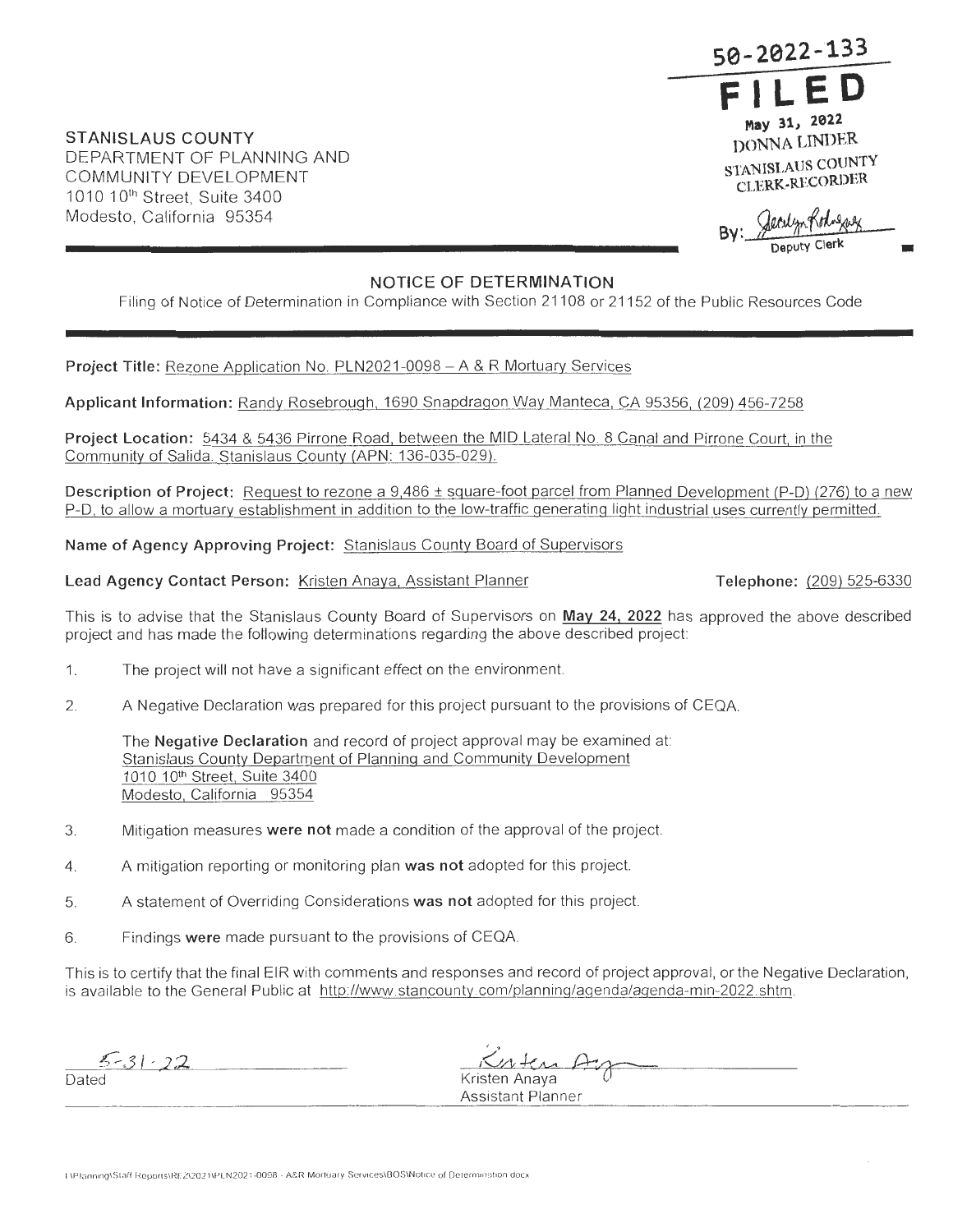Donna Linder Stanislaus County , County Clerk-Recorder  $1021$  "I" Street Modesto, CA 95354  $(209) 525 - 5279$ 

 $\mathbf{L}$ 

÷

 $\ddot{\mathrm{r}}$ 

Fublic

| Remeipt Na.: 2022087039        |         |  |
|--------------------------------|---------|--|
| Cashier:                       | 36      |  |
| Register:                      | CHOIZV2 |  |
| Date/Time: 05/31/2022 10:51 AM |         |  |

 $_{\rm t}$ 

PLN 2021-0098

| Description          |            |
|----------------------|------------|
| Negative Declaration |            |
| Filing Time:         | 10:51 AM   |
| Filing Fee:          | \$2,548.00 |
| Filing Total:        | \$2,548.00 |
| Administration.Fee   |            |
| Filing Time:         | 10:51 AM   |
| Eiling Fee:          | \$57.00    |
| Filing Total:        | \$57.00    |
| Total Amount Due:    | \$2,605.00 |
| Total Paid           |            |
| Chemic Tendered:     | \$2,685.88 |
| #9797                |            |
| Ampunt Due:          | \$8.QQ     |

THANK YOU PLEAGE KEEP FOR REFERENCE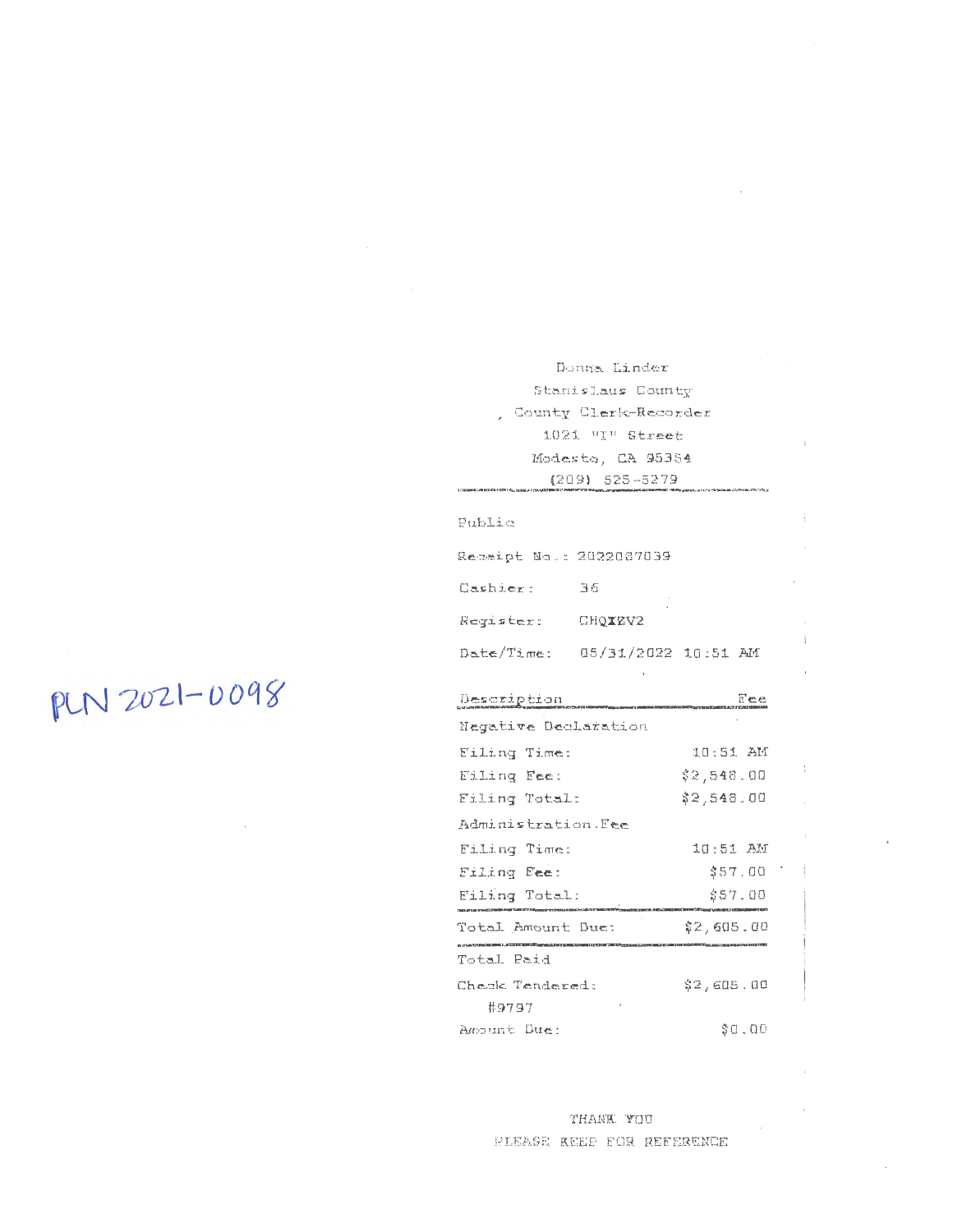| <b>ALIFORNIA:</b> | Sta |
|-------------------|-----|
|                   | 20  |
|                   | СZ  |
|                   | nF  |

ate of California - Department of Fish and Wildlife **2022 ENVIRONMENTAL DOCUMENT FILING FEE ASH RECEIPT** 

DFW 753.5a (REV. 01/01/22) Previously DFG 753.5a

| Print | <b>TELE</b> |  |
|-------|-------------|--|
|       |             |  |

RECEIPT NUMBER:

50-05/31 /2022-099

STATE CLEARINGHOUSE NUMBER (If applicable)

| SEE INSTRUCTIONS ON REVERSE. TYPE OR PRINT CLEARLY. |                         |                         |  |  |
|-----------------------------------------------------|-------------------------|-------------------------|--|--|
| <b>LEAD AGENCY</b>                                  | <b>LEADAGENCY EMAIL</b> | DATE                    |  |  |
| STANISLAUS COUNTY BOARD OF SUPERVISORS              |                         | 05/31/2022              |  |  |
| COUNTY/STATE AGENCY OF FILING                       |                         | <b>IDOCUMENT NUMBER</b> |  |  |
| <b>STANISLAUS COUNTY</b>                            |                         | 50-2022-133             |  |  |

PROJECT TITLE

REZONE APPLICATION NO. PLN2021 -0098 - A & R MORTUARY SERVICES

| PROJECT APPLICANT NAME                                                             | <b>PROJECT APPLICANT EMAIL</b>          |                            | PHONE NUMBER    |                                |
|------------------------------------------------------------------------------------|-----------------------------------------|----------------------------|-----------------|--------------------------------|
| <b>RANDY ROSEBROUGH</b>                                                            |                                         |                            | (209) 456-7258  |                                |
| PROJECT APPLICANT ADDRESS                                                          | <b>CITY</b>                             | <b>STATE</b>               | <b>ZIP CODE</b> |                                |
| <b>1690 SNAPDRAGON WAY</b>                                                         | <b>MANTECA</b>                          | CA                         | 95336           |                                |
| PROJECT APPLICANT (Check appropriate box)                                          |                                         |                            |                 |                                |
| Local Public Agency<br><b>School District</b><br>$\mathbf{1}$                      | Other Special District                  | <b>State Agency</b>        |                 | <b>X</b> Private Entity        |
| <b>CHECK APPLICABLE FEES:</b>                                                      |                                         |                            |                 |                                |
| $\Box$ Environmental Impact Report (EIR)                                           |                                         | $$3,539.25$ \$             |                 |                                |
| Mitigated/Negative Declaration (MND)(ND)<br>×                                      |                                         | $$2,548.00$$ $$$           |                 | 2,548.00                       |
| Certified Regulatory Program (CRP) document - payment due directly to CDFW<br>□    |                                         |                            |                 | $$1,203.25$ \$                 |
|                                                                                    |                                         |                            |                 |                                |
| <b>Exempt from fee</b><br>ш                                                        |                                         |                            |                 |                                |
| $\Box$ Notice of Exemption (attach)                                                |                                         |                            |                 |                                |
| CDFW No Effect Determination (attach)                                              |                                         |                            |                 |                                |
| $\Box$ Fee previously paid (attach previously issued cash receipt copy)            |                                         |                            |                 |                                |
|                                                                                    |                                         |                            |                 |                                |
| Water Right Application or Petition Fee (State Water Resources Control Board only) |                                         | Ŝ.                         |                 | $850.00$ $\frac{1}{2}$         |
| County documentary handling fee<br>区                                               |                                         | \$                         |                 | 57.00<br>$57.00$ $\frac{1}{2}$ |
| $\Box$ Other                                                                       |                                         | \$                         |                 |                                |
| <b>PAYMENT METHOD:</b>                                                             |                                         |                            |                 |                                |
| Other CHECK #9797<br><b>E</b> Check<br>$\Box$ Cash<br>$\Box$ Credit                |                                         | <b>TOTAL RECEIVED</b><br>s |                 | 2,605.00                       |
| <b>SIGNATURE</b>                                                                   | AGENCY OF FILING PRINTED NAME AND TITLE |                            |                 |                                |
| Jecelyn Rohnessey                                                                  | Jocelyn Rodriguez Deputy Clerk          |                            |                 |                                |